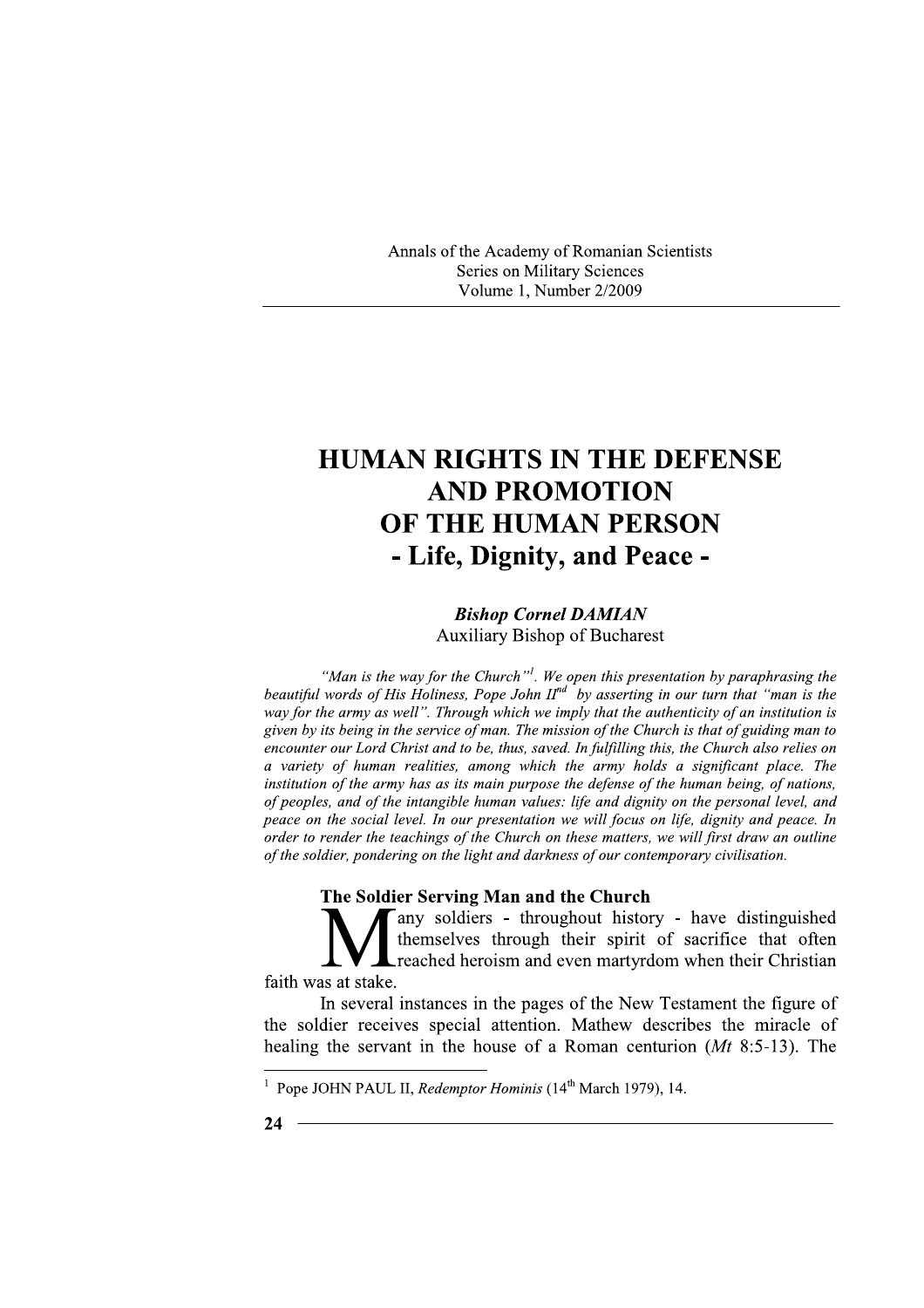## **HUMAN RIGHTS IN THE DEFENSE AND PROMOTION OF THE HUMAN PERSON** - Life, Dignity, and Peace -

officer's intercession for his suffering servant is thus emphasised, and also his trust in the power of Jesus. In The Acts of the Apostles, Peter brings to a Roman centurion the news that Christ had risen from the dead, and the latter eagerly receives baptism together with his entire family (*Acts* 10).

Martyr soldiers have been recorded since the very beginnings of the Church history. Although we know but few details about the martyr saints in our region from the early period of Christianity, we could recall those from Tomis<sup>2</sup>, among whom we also count St. Marcelin, a soldier in the Roman army. For he refused to offer sacrifices to the gods, as it had been imposed through the orders of Emperor Licinius – who was attempting to re-establish the pagan cult  $-$  so he was ferociously beaten and thrown afterwards into the sea on  $3<sup>rd</sup>$  January some time during the years 320-330 A.D.

Although set in a totally different age and place, I also wish to mention St. Martin of Tours (France) in the  $11<sup>th</sup>$  century, renowned for his act of fraternal charity. As a young soldier, he once encountered on his way a poor freezing beggar shivering with cold. He therefore took off his own mantle and after cutting it in two with his sword, he gave the beggar one of the halves. During that night, Jesus appeared to him in his dream smiling, wrapped in the very same mantle. True love for one's neighbour is genuinely expressed through the mechanism of sharing with the others. Only by means of mutual involvement in sharing can there be offered the answer to the major challenge of our time: that of building a world of peace and justice in which every man would live with dignity. This could become true if there ruled "a world-wide pattern of authentic solidarity".<sup>3</sup> We should emphasise that the army and its members have a special vocation for solidarity and sharing.

#### **Light and Darkness**

Shifting once again the scene, we recall that on  $10^{th}$  December 1940 the United States solemnly published the Universal Declaration of Human

 $\sqrt{2}$ Their names are recorded in the Syrian Martyrology, in the Martirologium Hieronymianum and especially in the Constantinopolitan Synaxars, but most of them remained anonymous due to various disasters that destroyed or buried the history of their sufferings and their glorious end.

Pope BENEDICT XVI evoked the image of St. Martin when saying the *Angelus* prayer on 11<sup>th</sup> November 2007.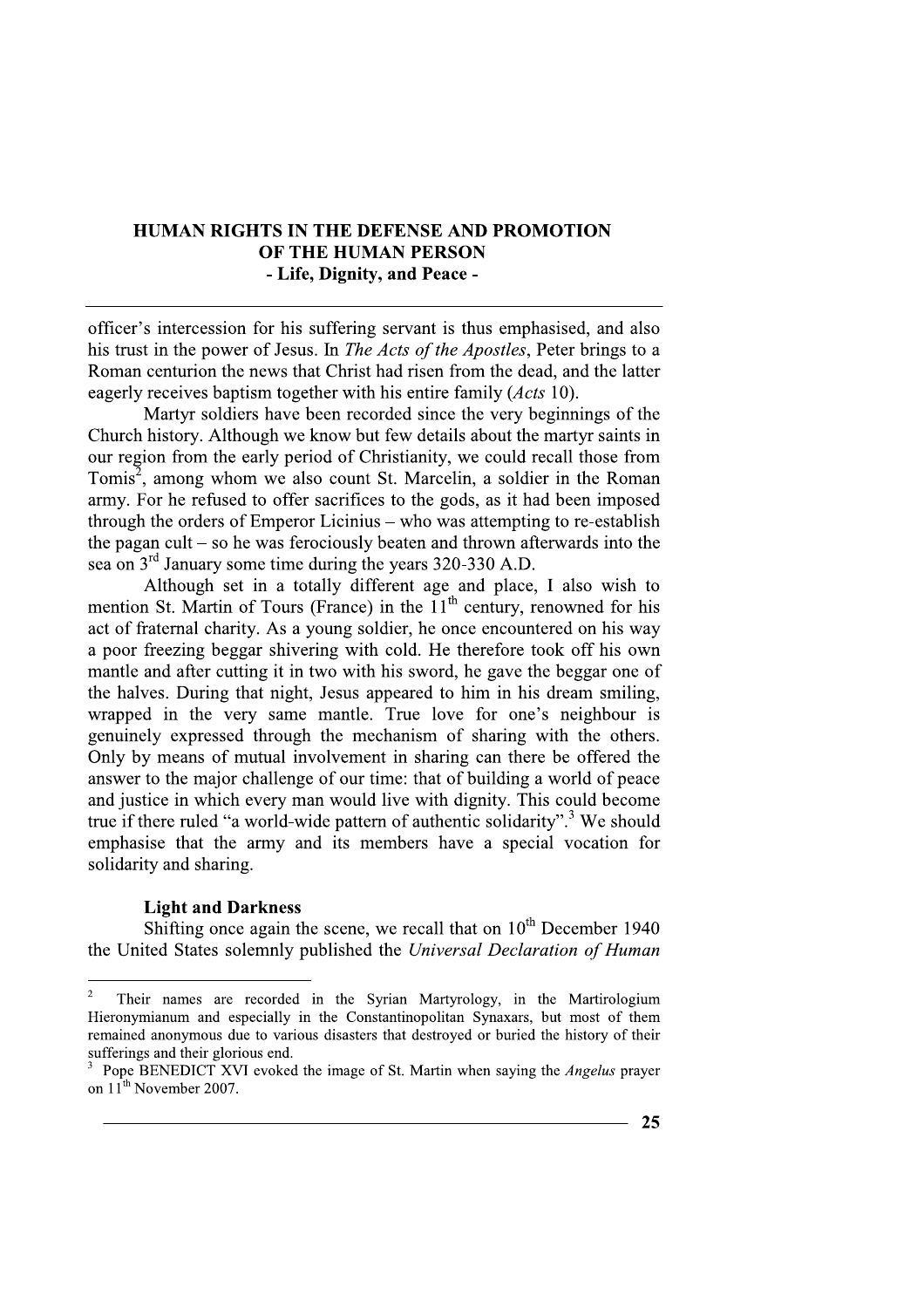## **Bishop Cornel DAMIAN**

Rights. The document reflected the response of the whole humankind to the atrocities of the World War II, affirming its own unity based on the equal dignity of all people and emphasising as the core of living together as human beings the observance of the fundamental rights of every person and of every nation: this meant a decisive phase in the difficult and involving course towards peace and mutual understanding. Yet, has mankind remained faithful to this commitment, to this promise?

Unfortunately, in spite of past mistakes and failures, humankind continues to live in strong division and powerful conflicts that *cast dark* shadows upon its future. Large areas on our planet are involved in increasing tensions, while every responsible person cannot but be alarmed at the danger caused by the fact that there is an ever increasing number of countries in possession of weapons of mass destruction. There are still many wars going on. Whole areas throughout the world are still being the scene of military conflicts and attempts that affect both neighbouring regions and nations, threatening to seize them within the turmoil of violence. Unfortunately, on a more general level, there is again to be noticed an increase in the number of *states implied in the arms race*: even developing countries use a significant percentage of their low internal product to purchase weapons. With regard to this abominable trade, there are multiple responsibilities: there are industrially well-developed countries that make a fabulous profit out of weapon trade, and there are dominant oligarchies in so many poor countries which attempt to consolidate their own condition by purchasing more and more sophisticated weapons. During such difficult times, it becomes a major necessity that every well-meant person should rally, so that concrete agreements for *efficient demilitarisation* could be reached especially in the domain of nuclear weapons.<sup>4</sup>

Having this opportunity, I once again renew my appeal, hoping to be the spokesman of all those desiring a peaceful future throughout the world.

#### Life

"Any well-regulated and productive association of men in society demands the acceptance of one fundamental principle: that each individual *man is truly a person.* His is a nature, that is, endowed with intelligence and

<sup>&</sup>lt;sup>4</sup> See VATICAN COUNCIL II, *Gaudium et spes*, 79-89.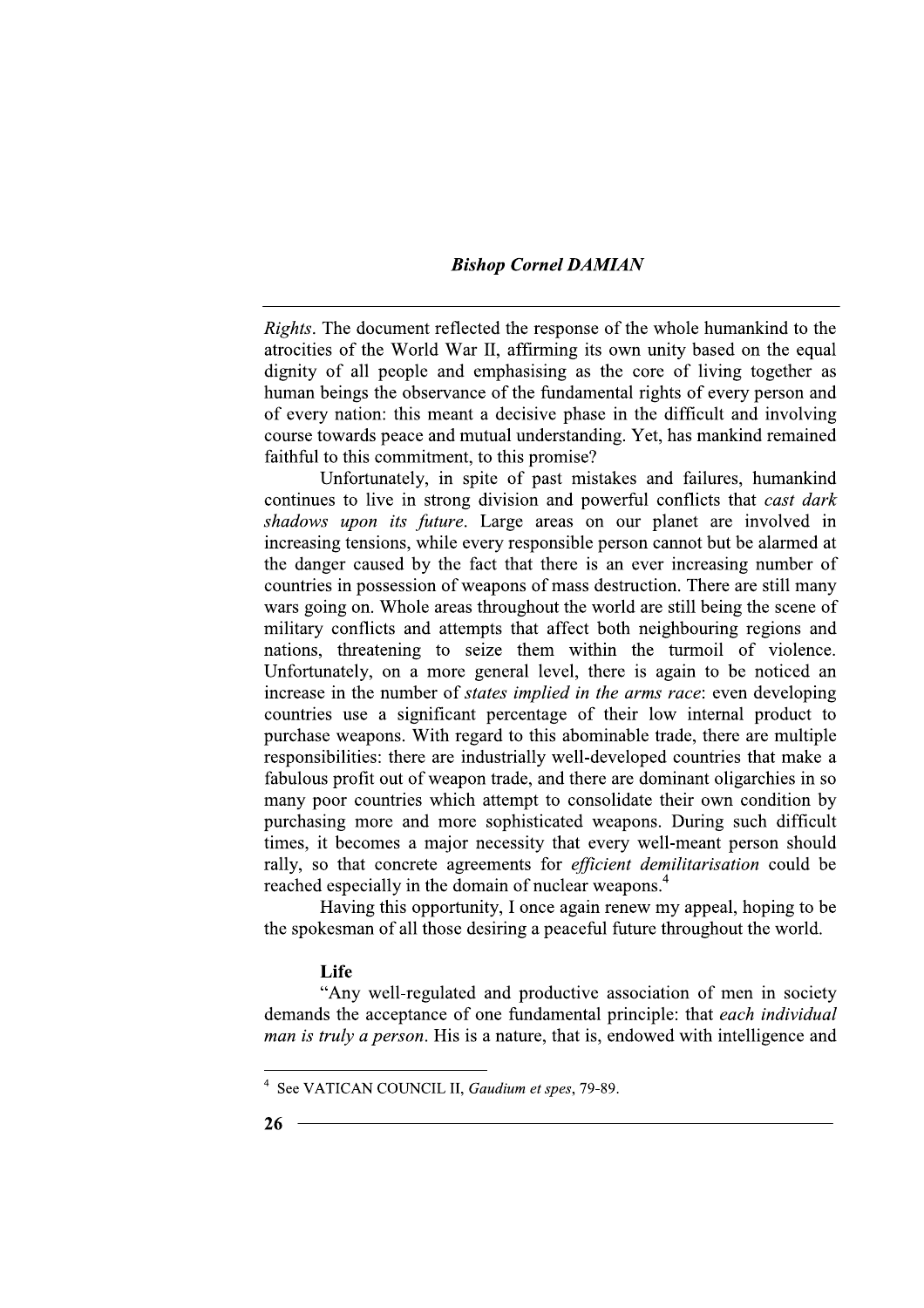# **HUMAN RIGHTS IN THE DEFENSE AND PROMOTION** OF THE HUMAN PERSON - Life, Dignity, and Peace -

free will. As such he has rights and duties, which together flow as a direct consequence from his nature. These rights and duties are universal and inviolable, and, therefore, altogether inalienable".<sup>5</sup> This truth regarding the human person is the key to solving any problem concerning the promotion of peace. To teach this truth is one of the most fruitful and long-lasting ways of affirming the value of peace. One inherent requirement of promoting peace refers to the respect for life.

Thus, we quote: "To be actively pro-life is to contribute to the renewal of society through the promotion of the common good. It is impossible to further the common good without acknowledging and defending the right to life, upon which all the other alienable rights of individuals are founded and from which they develop. A society lacks solid foundations when, on the one hand, it asserts values such as the dignity of persons, justice and peace, but then, on the other hand, radically acts to the contrary by allowing or tolerating a variety of ways in which human life is devaluated and violated".<sup>6</sup>

### **The Dignity of Human Beings**

Reverting to the assertion that "man is the way for the Church" we intend to emphasise that the human being represents the final purpose of society. Society, the state, all the adherent institutions do exist only for the sake of the human being. One of the documents of the social doctrine of the Church teaches the following: "The defense and promotion of the human person's dignity have been entrusted to us by the Creator; to these men and women at every moment of history are strictly and responsibly in debt".

The respect towards the human person originates in the principle that "everyone must consider his every neighbour without exception as *another* self, taking into account first of all his life and the means necessary to living it with dignity".<sup>8</sup> "With respect to the fundamental rights of the person, every type of discrimination, whether social or cultural, whether based on

<sup>&</sup>lt;sup>5</sup> Pope JOHN XXIII, *Pacem in terris* (11<sup>th</sup> April, 1963), 9.

<sup>&</sup>lt;sup>6</sup> Pope JOHN PAUL II, Evangelium Vitae ( $25<sup>th</sup>$  March, 1995), 101.

Pope JOHN PAUL II, Solicitudo rei socialis (30<sup>th</sup> December, 1987), 47.

<sup>&</sup>lt;sup>8</sup> VATICAN COUNCIL II, Gaudium et spes, 27.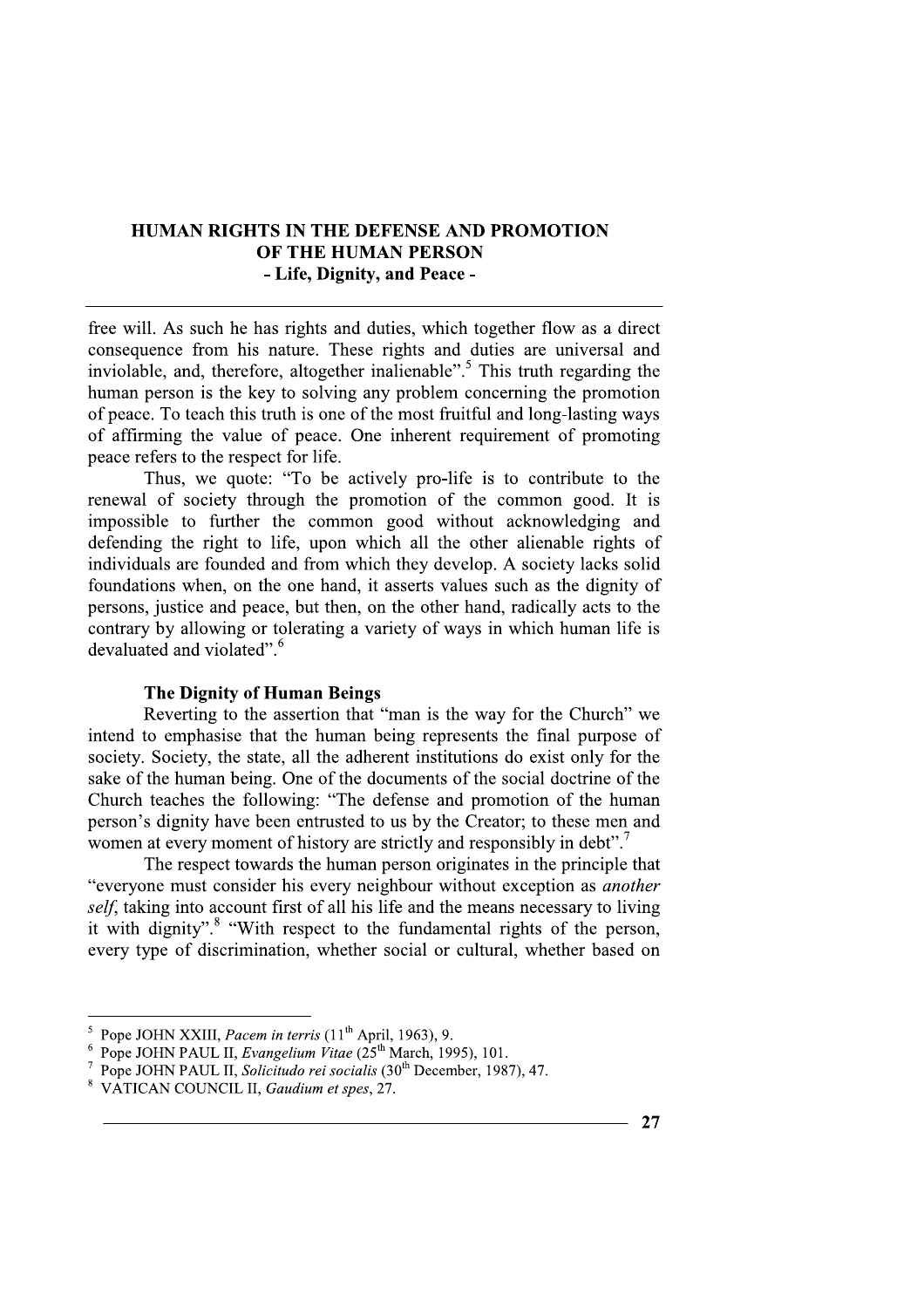#### **Bishop Cornel DAMIAN**

sex, race, colour, social condition, language or religion, is to be overcome and eradicated as contrary to God's will".<sup>9</sup>

#### From Defending the Person to the Armed Defense

Is the armed defense or intervention justified? Are they ways of serving the dignity of the human beings? During a speech delivered in 2001. Cardinal Ratzinger – then the prefect of the Vatican Congregation for the Doctrine of Faith  $-$  declared that a person or a community has a right to armed defense in case of aggression, but he emphasised that even then certain fundamental rights should be observed: "The father of a family who sees his own attacked has the duty to do everything possible to defend the family, the lives of the persons entrusted to him, including, if need be, with proportional violence".<sup>10</sup>

In order to support the same idea, the Cardinal gave a historical example, that of Poland which opposed the Nazi aggression. "According to the Christian tradition, one cannot exclude that, in a world marked by sin, there might be an evil aggression that threatens to destroy not only values and people, but also man's image as such. In this case, to defend oneself in order to defend the other could be a duty".<sup>11</sup>

There are, however, precise circumstances that impose armed defense. First, this has to be "the only possibility to defend human lives, to  $\frac{1}{2}$  defend human values<sup>"12</sup>; then "the means for this defense [should] always respect the law. In such a war, the enemy must be respected as a man, as well as his fundamental rights".<sup>13</sup>

Towards the closing of his address, Ratzinger stated that "everything must be really pondered in conscience, also considering all alternatives".<sup>14</sup> In the light offered by the experience of recent years, the Cardinal invites us to re-assess this tradition, bearing in mind "the new possibilities of

 $9$  Ibidem, 29.

 $10\,$ Cf. RATZINGER, Joseph, Speech on the topic Armed Defense Might Be a Duty in Certain Cases (14<sup>th</sup> November, 2001).

Ibidem.

 $12$  *Ibidem.* 

 $13$  *Ibidem.* 

 $14$  Ibidem.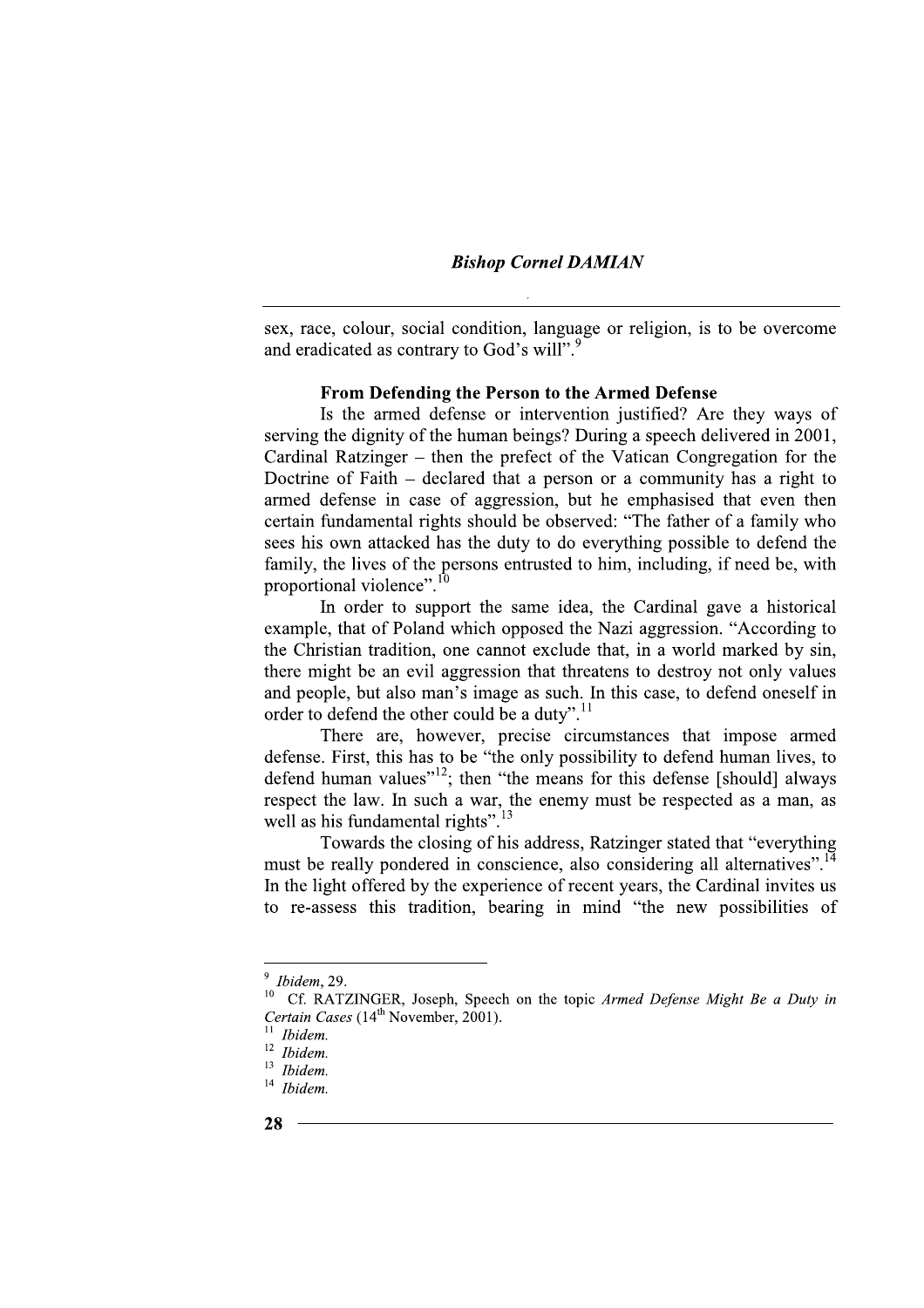# **HUMAN RIGHTS IN THE DEFENSE AND PROMOTION** OF THE HUMAN PERSON - Life, Dignity, and Peace -

destruction, of new dangers". For instance, the right to defense cannot justify the use of atomic weapons.

Addressing the question of fundamentalism, Ratzinger stated that it all stems from "an abuse of the Name of God" – religion is being, thus, politicised and subjected to power, while becoming in itself a factor of power.

One vear earlier, in 2000, His Holiness Pope John Paul II used in his Message for the Celebration of the World Day of Peace, the term "humanitarian intervention", which he then explained as follows: "Clearly, when a civil population risks being overcome by the attacks of an unjust aggressor and political efforts and non-violent defense prove to be of no avail, it is legitimate and even obligatory to take concrete measures to disarm the aggressor. These measures, however, must be limited in time and precise in their aims. They must be carried out in full respect for international law, guaranteed by an authority that is internationally recognised and, in any event, never left to the outcome of armed intervention alone".<sup>15</sup>

#### The Human Person, the Heart of Peace

Building a world of good-will requires the conversion of men and women to "the truth of peace".<sup>16</sup>

Addressing the General Assembly of the United Nations on October, 5<sup>th</sup>, 1995, Pope John Paul II pleaded that "we do not live in an irrational or meaningless world. On the contrary, there is a moral logic which is built into human life and which makes possible the dialogue between individuals and peoples".<sup>17</sup> Definitely a world which originates from the Everlasting Word of God cannot lack its logic, and therefore it is built on reason and not on irrationality.

This very human reason has lead to the formulating of the human rights. If, nevertheless, these rights are founded on a shallow view of the person, how can they avoid becoming shallow themselves? Pope Benedict

<sup>&</sup>lt;sup>15</sup> Pope JOHN PAUL II, Message for the Celebration of the World Day of Peace  $(1<sup>st</sup>$ January, 2000), 11.

<sup>&</sup>lt;sup>16</sup> See VATICAN COUNCIL II, *Gaudium et spes*, 77.

<sup>&</sup>lt;sup>17</sup> Pope JOHN PAUL II, *Address to the United Nations General Assembly* (5<sup>th</sup> October, 1995), 3.